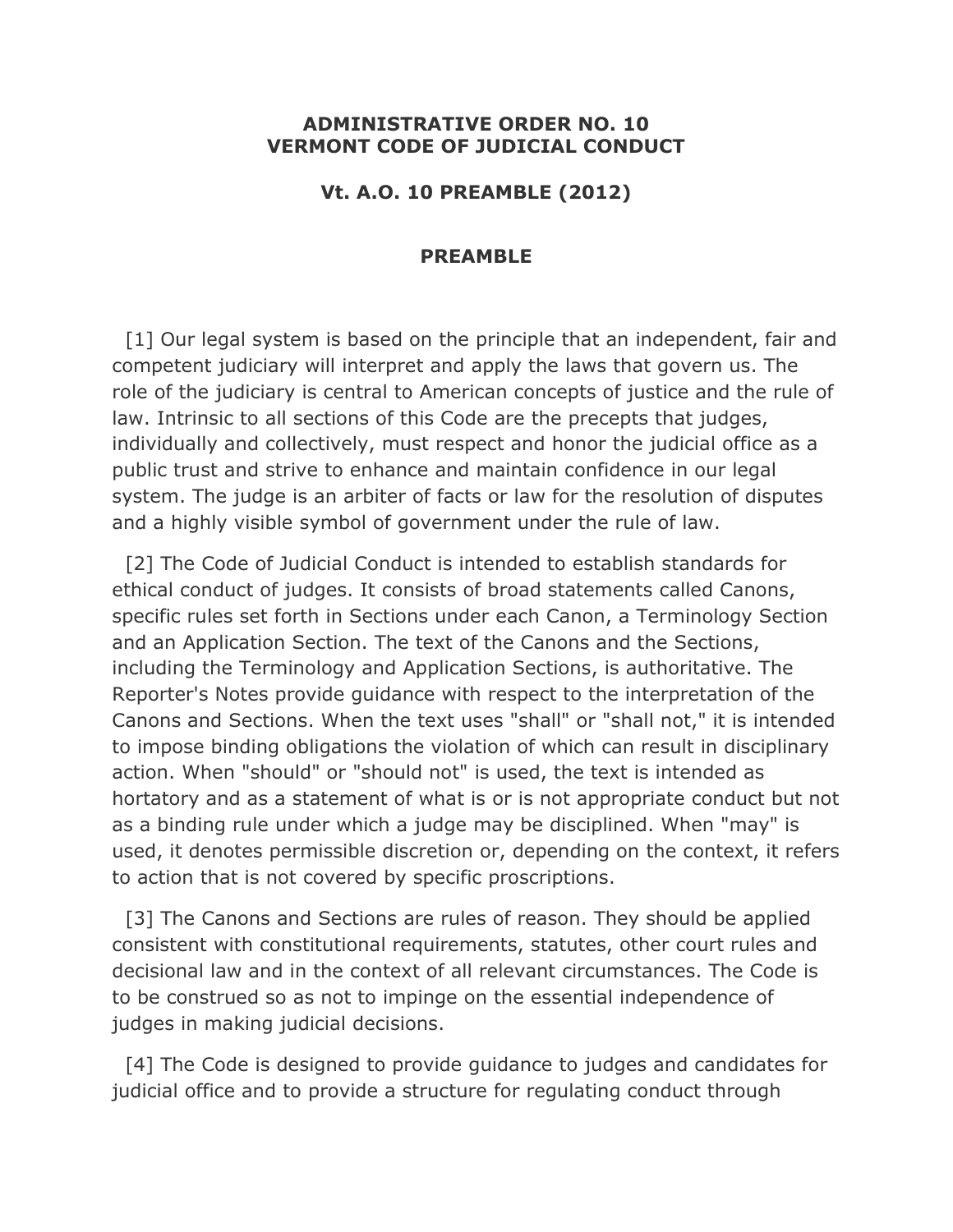disciplinary agencies. It is not designed or intended as a basis for civil liability or criminal prosecution. Furthermore, the purpose of the Code would be subverted if the Code were invoked by lawyers for mere tactical advantage in a proceeding.

 [5] The text of the Canons and Sections is intended to govern conduct of judges and to be binding upon them. It is not intended, however, that every transgression will result in disciplinary action. Whether disciplinary action is appropriate, and the degree of discipline to be imposed, should be determined through a reasonable and reasoned application of the text and should depend on such factors as the seriousness of the transgression, whether there is a pattern of improper activity and the effect of the improper activity on others or on the judicial system.

 [6] The Code of Judicial Conduct is not intended as an exhaustive guide for the conduct of judges. They should also be governed in their judicial and personal conduct by general ethical standards. The Code is intended, however, to state basic standards to govern the conduct of all judges and provide guidance to assist judges in establishing and maintaining high standards of judicial and personal conduct.

**HISTORY:** Adopted May 9, 1994.

#### **TERMINOLOGY**

Terms explained below are noted with an asterisk (\*) in the Sections where they appear. In addition, the Sections where terms appear are referred to after the explanation of each term below.

 [1] **"Appropriate authority"** denotes the authority with responsibility for initiation of disciplinary process with respect to the violation to be reported. See Sections 3D(1) and 3D(2).

 [2] **"Candidate."** A candidate is a person seeking appointment, confirmation, retention, election, or reelection in or to any public office. A person becomes a candidate for appointment to, or confirmation or retention in, state judicial office when he or she applies to the Judicial Nominating Board or Joint Committee on Judicial Retention. A person becomes a candidate for appointment to any other state or federal public office when he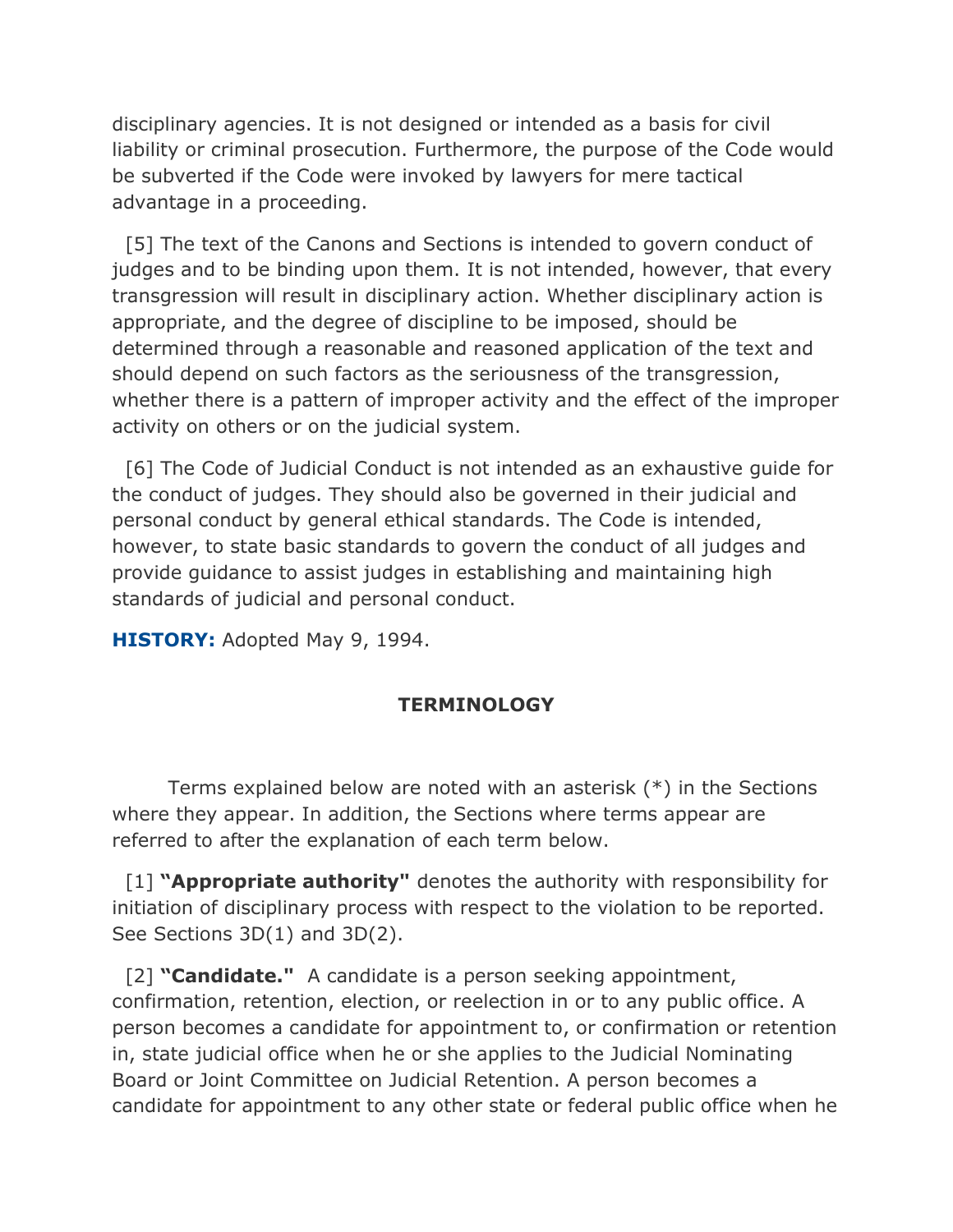or she applies to the appropriate nominating or appointing authority, or when that authority announces that the person is under consideration or has been nominated for office. A person becomes a candidate for election or reelection as soon as he or she makes a public announcement of candidacy, files nomination papers, or authorizes solicitation or acceptance of contributions or support. See Preamble and Sections 5A, 5B, 5C and 5D.

 [3] **"Continuing part-time judge."** A continuing part-time judge is a judge who serves repeatedly on a part-time basis by election or under a continuing appointment. The term includes judges of probate and assistant judges. See Application Section B.

 [4] **"Court personnel"** does not include the lawyers in a proceeding before a judge. See Sections 3B(7)(c) and 3B(9).

 [5] **"De minimis"** denotes an insignificant interest that could not raise reasonable question as to a judge's impartiality. See Sections 3E(1)(c) and  $3E(1)(d)$ .

 [6] **"Economic interest"** denotes ownership of a more than de minimis legal or equitable interest, or a relationship as officer, director, advisor or other active participant in the affairs of a party, except that:

 (i) ownership of an interest in a mutual or common investment fund that holds securities is not an economic interest in such securities unless the judge participates in the management of the fund or a proceeding pending or impending before the judge could substantially affect the value of the interest;

 (ii) service by a judge as an officer, director, advisor or other active participant in an educational, religious, charitable, fraternal or civic organization, or service by a judge's spouse, parent or child as an officer, director, advisor or other active participant in any organization does not create an economic interest in securities held by that organization;

 (iii) a deposit in a financial institution, the proprietary interest of a policy holder in a mutual insurance company, of a depositor in a mutual savings association or of a member in a credit union, or a similar proprietary interest, is not an economic interest in the organization unless a proceeding pending or impending before the judge could substantially affect the value of the interest;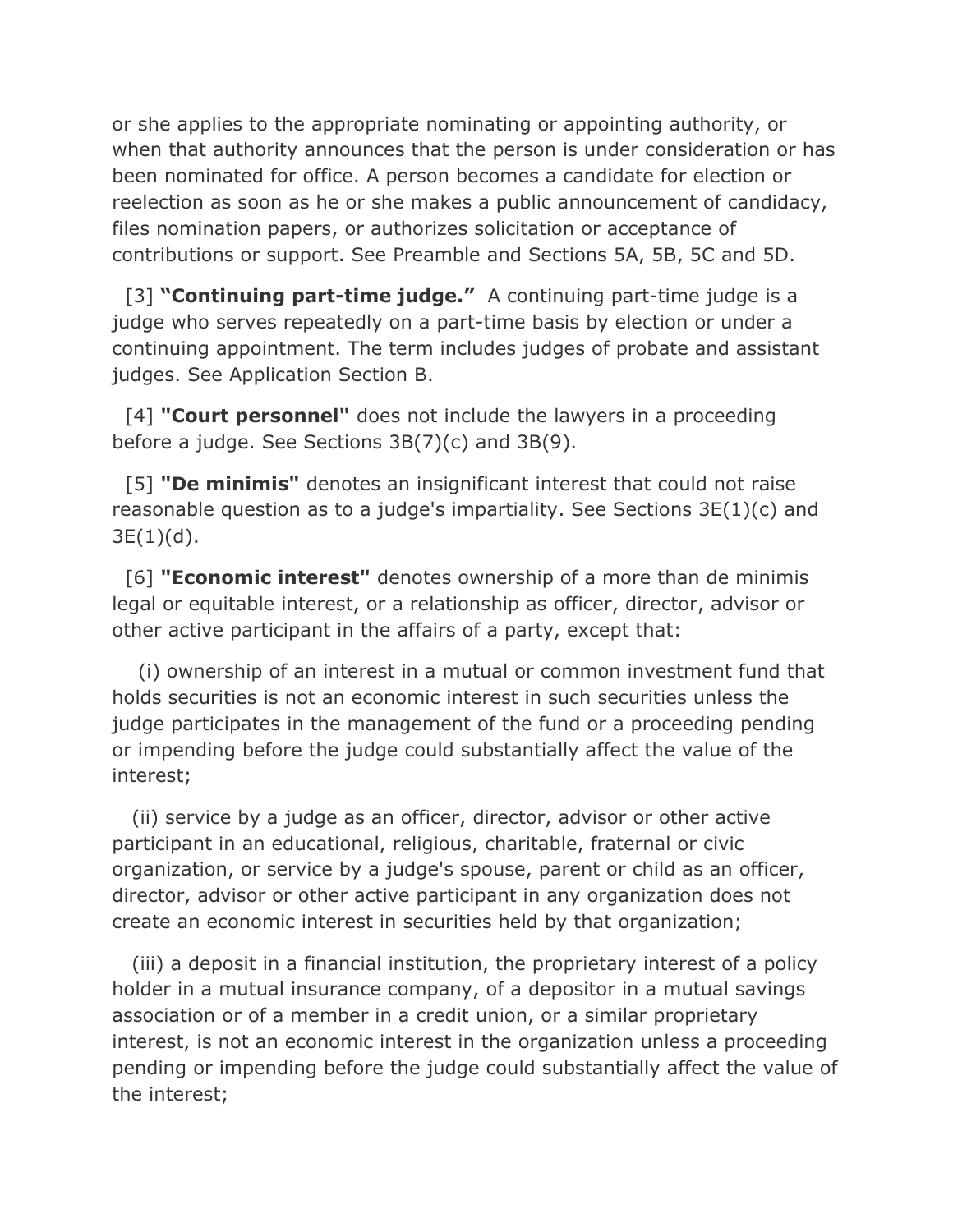(iv) ownership of government securities is not an economic interest in the issuer unless a proceeding pending or impending before the judge could substantially affect the value of the securities. See Sections 3E(1)(c) and 3E(2);

 (v) an interest that is excepted from statutory disqualification under 12 V.S.A. § 61 does not constitute an economic interest unless a proceeding pending or impending before the judge could substantially affect the value of the interest. See Sections  $3E(1)(c)$  and  $3E(3)$ .

 [7] **"Election."** This term includes primary, general, and special elections. See Sections 5A(3), 5C, 5D.

 [8] **"Fiduciary"** includes such relationships as executor, administrator, trustee, and guardian. See Sections 3E(2) and 4E.

 [9] **"Fourth degree of relationship."** following persons are relatives within the fourth degree of relationship: great-great grandparent, greatgrandparent, grandparent, parent, great uncle, great aunt, uncle, aunt, brother, sister, first cousin, child, grandchild, great-grandchild, great-great grandchild, nephew, niece, great nephew, or great niece. See Section  $3E(1)(d)$ .

 [10] **"Knowingly," "knowledge," "known" or "knows"** denotes actual knowledge of the fact in question. A person's knowledge may be inferred from circumstances. See Sections 3D, 3E(1), and 5A(3).

 [11] **"Judge"** denotes anyone, whether or not a lawyer, who is an officer of the judicial system and who performs judicial functions, including an officer such as a magistrate, commissioner, traffic hearing officer, master, or referee.

 [12] **"Law"** denotes court rules as well as statutes, administrative rules and regulations, constitutional provisions and decisional law. See Sections 2A, 3A, 3B(2), 3B(6), 4B, 4C, 4D(5), 4F, 4I, 5A(1), 5A(3), 5C(3) and 5D.

[13] **"Member of the candidate's family"** denotes a spouse, child, grandchild, parent, grandparent or other relative or person with whom the candidate maintains a close familial relationship. See Section 5B(2).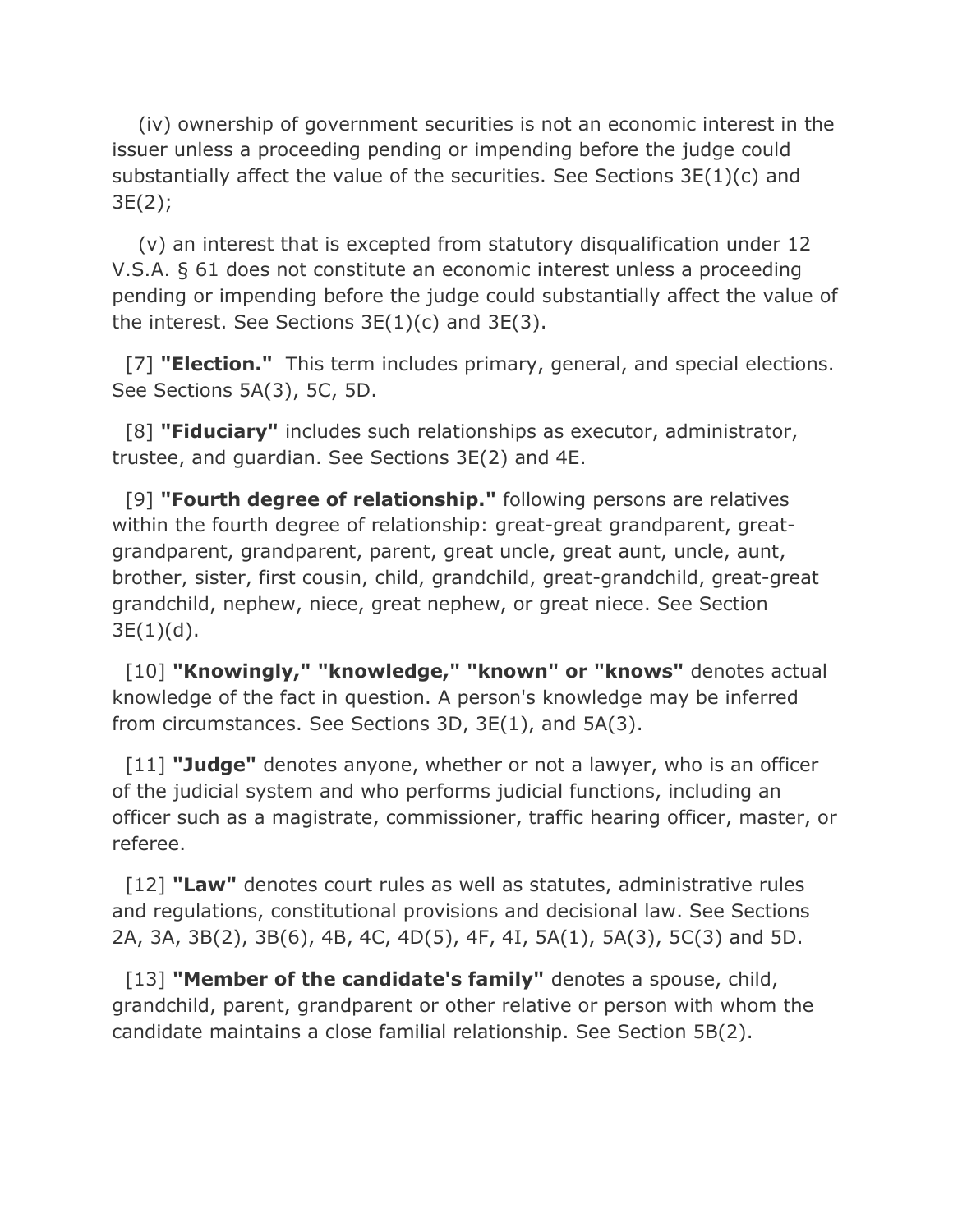[14] **"Member of the judge's family"** denotes a spouse, child, grandchild, parent, grandparent, or other relative or person with whom the judge maintains a close familial relationship. See Sections 4D(3), 4E and 4G.

 [15] **"Member of the judge's family residing in the judge's household"** denotes any relative of a judge by blood or marriage, or a person treated by a judge as a member of the judge's family, who resides in the judge's household. See Sections 3E(1) and 4D(5).

 [16] **"Nonpublic information"** denotes information that, by law, is not available to the public. Nonpublic information may include but is not limited to: information that is sealed by statute or court order, impounded or communicated in camera; and information offered in grand jury proceedings, presentencing reports, juvenile cases or psychiatric reports. See Section 3B(11).

 [17] **"Political organization"**. -- denotes a political party or other group, the principal purpose of which is to further the election or appointment of candidates to political office. See Sections 5A(1) and 5B(4).

 [18] **"Pro tempore part-time judge."** A pro tempore part-time judge is a judge who serves or expects to serve once or only sporadically on a parttime basis under a separate appointment for each period of service or for each case heard. The term includes retired judges, acting judges, masters, and referees. See Application Section C.

 [19] **"Require."** The rules prescribing that a judge "require" certain conduct of others are, like all of the rules in this Code, rules of reason. The use of the term "require" in that context means a judge is to exercise reasonable direction and control over the conduct of those persons subject to the judge's direction and control. See Sections 3B(3), 3B(4), 3B(5), 3B(6), 3B(9) and 3C(2).

**HISTORY:** Adopted May 9, 1994.

# **Vt. A.O. 10 Canon 1 (2012)**

#### **Canon 1**

*A Judge Shall Uphold the Integrity and Independence of the Judiciary*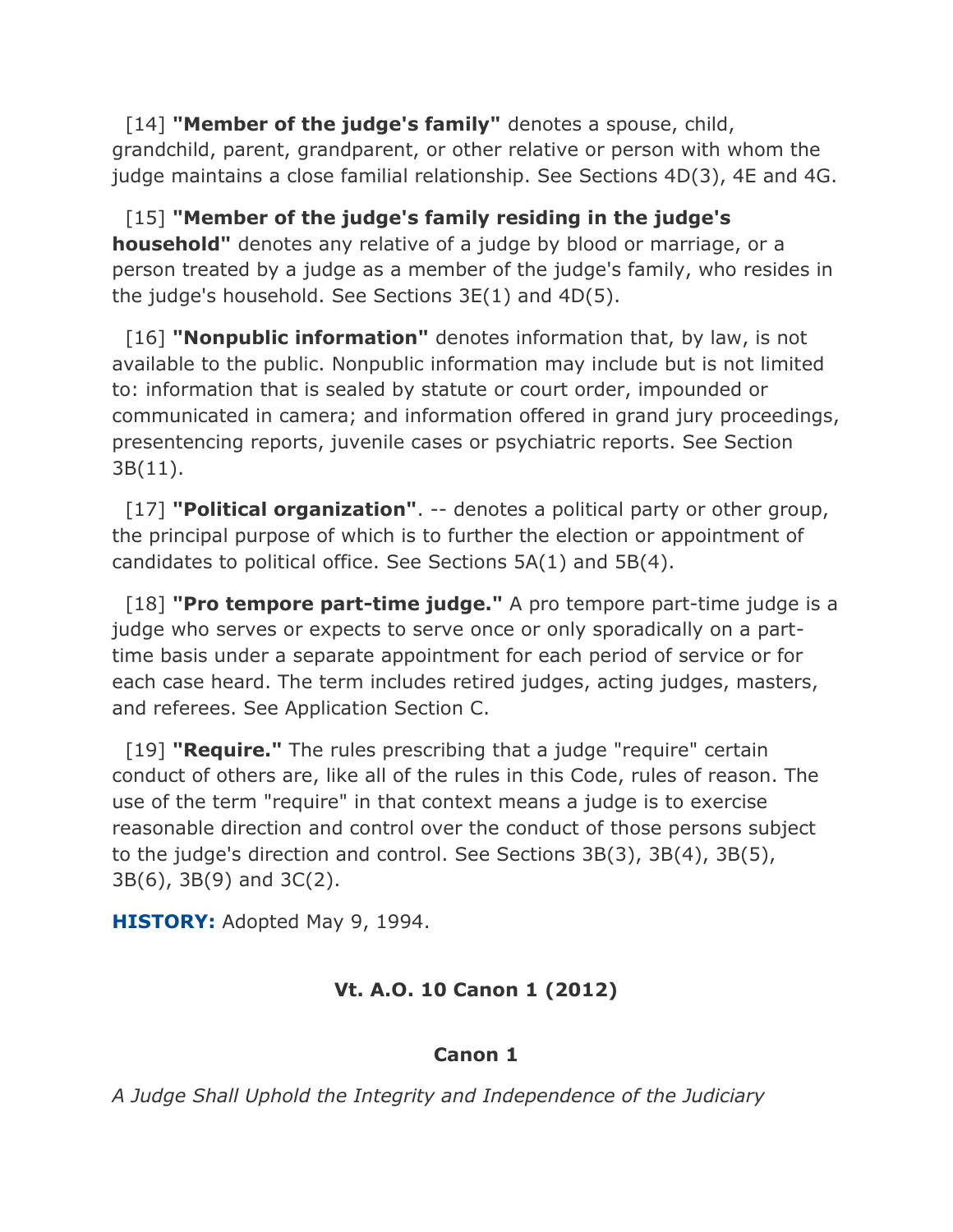A. An independent and honorable judiciary is indispensable to justice in our society. A judge should participate in establishing, maintaining, and enforcing high standards of conduct, and shall personally observe those standards so that the integrity and independence of the judiciary will be preserved. The provisions of this Code are to be construed and applied to further that objective.

**HISTORY:** Adopted May 9, 1994.

# **Vt. A.O. 10 Canon 2 (2012)**

*A Judge Shall Avoid Impropriety and the Appearance of Impropriety in All of the Judge's Activities*

 A. A judge should respect and comply with the law\* and shall act at all times in a manner that promotes public confidence in the integrity and impartiality of the judiciary.

 B. A judge shall not allow family, social, political or other relationships to influence the judge's judicial conduct or judgment. A judge shall not lend the prestige of judicial office to advance the private interests of the judge or others; nor shall a judge convey or permit others to convey the impressions that they are in a special position to influence the judge. A judge shall not testify voluntarily as a character witness.

 C. A judge shall not hold membership in any organization that, in the selection of members, practices invidious discrimination on the basis of race, sex, sexual orientation, religion, or national origin. A judge who is a member of such an organization at the effective date of this Section C, or who learns at a later time that an organization of which the judge is a member practices such discrimination, may retain membership in the organization for a reasonable time not exceeding one year, but must resign if the organization does not discontinue its discriminatory practices within that time.

**HISTORY:** Adopted May 9, 1994.

# **Vt. A.O. 10 Canon 3 (2012)**

*A Judge Shall Perform the Duties of Judicial Office Impartially and Diligently*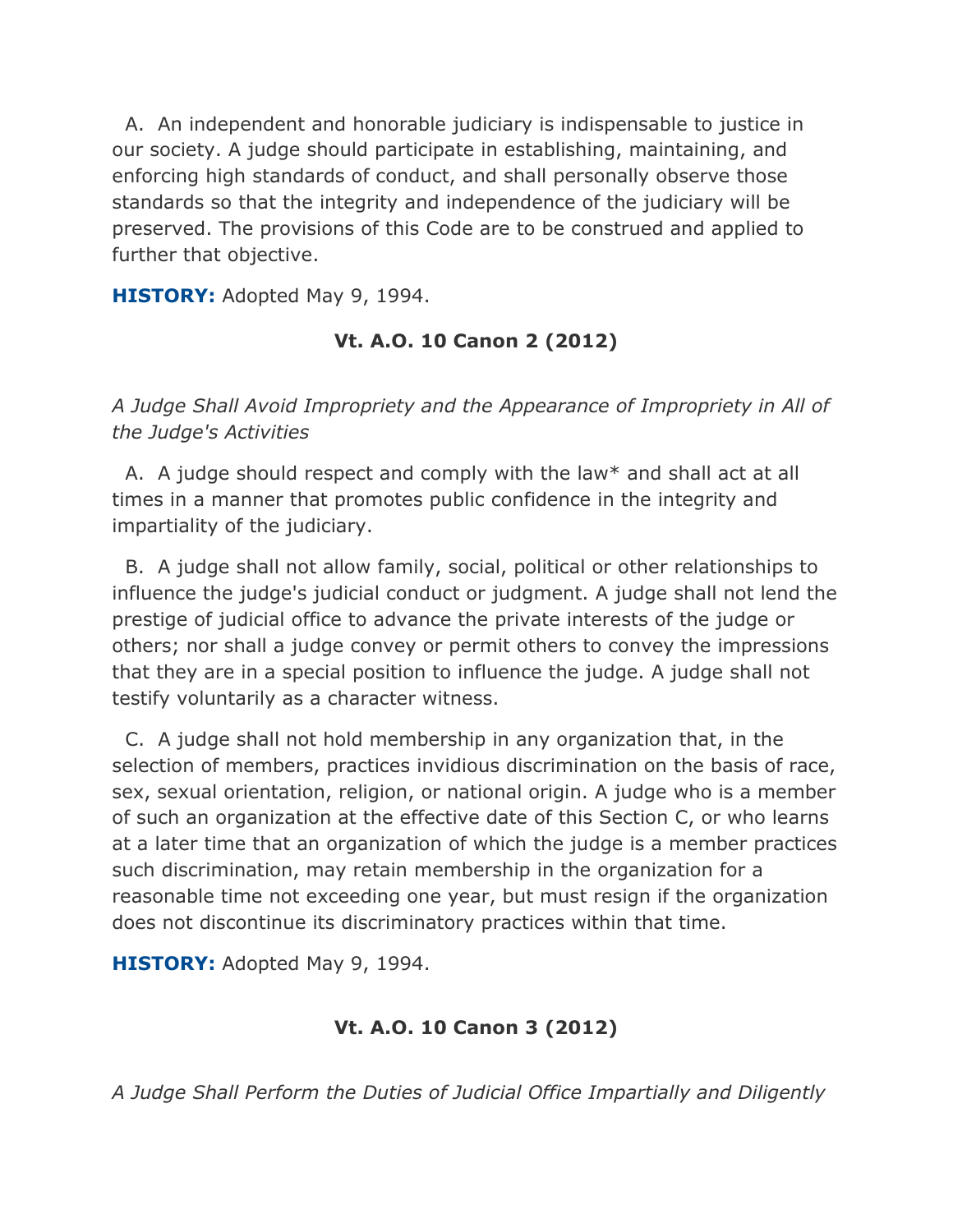A. **JUDICIAL DUTIES IN GENERAL.** The judicial duties of a judge take precedence over all the judge's other activities. The judge's judicial duties include all the duties of the judge's office prescribed by law.\* In the performance of these duties, the following standards apply.

#### B. **ADJUDICATIVE RESPONSIBILITIES.**

 (1) A judge shall hear and decide matters assigned to the judge except those in which disqualification is required.

 (2) A judge should be faithful to the law\* and maintain professional competence in it. A judge shall not be swayed by partisan interests, public clamor or fear of criticism.

 (3) A judge shall require\* order and decorum in proceedings before the judge.

 (4) A judge should be patient, dignified and courteous to litigants, jurors, witnesses, lawyers, and others with whom the judge deals in an official capacity, and shall require\* similar conduct of lawyers, and of staff, court officials and others subject to the judge's direction and control.

 (5) A judge shall perform judicial duties without bias or prejudice. A judge shall not, in the performance of judicial duties, by words or conduct manifest bias or prejudice, including but not limited to bias or prejudice based upon race, sex, religion, national origin, disability, age, sexual orientation or socioeconomic status, and shall not permit staff, court officials and others subject to the judge's direction and control to do so.

 (6) A judge shall require\* lawyers in proceedings before the judge to refrain from manifesting, by words or conduct, bias or prejudice based upon race, sex, religion, national origin, disability, age, sexual orientation or socioeconomic status, against parties, witnesses, counsel or others. This Section 3B(6) does not preclude legitimate advocacy when race, sex, religion, national origin, disability, age, sexual orientation or socioeconomic status, or other similar factors, are issues in the proceeding.

 (7) A judge shall accord to every person who has a legal interest in a proceeding, or that person's lawyer, the right to be heard according to law.\* A judge shall not initiate, permit, or consider ex parte communications, or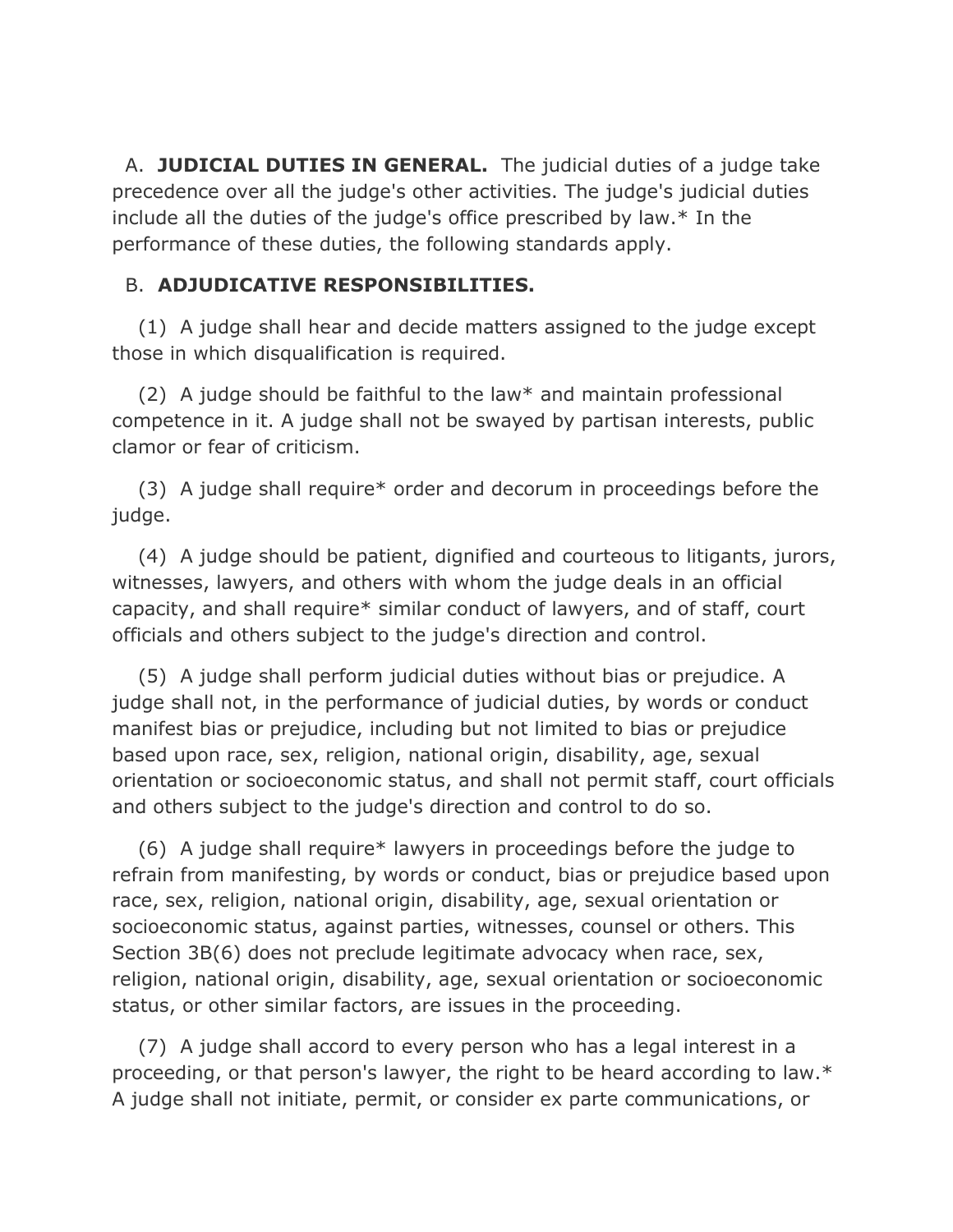consider other communications made to the judge outside the presence of the parties concerning a pending or impending proceeding except that:

 (a) Where circumstances require, ex parte communications for scheduling, administrative purposes or emergencies that do not deal with substantive matters or issues on the merits are authorized; provided:

 (i) the judge reasonably believes that no party will gain a procedural or tactical advantage as a result of the ex parte communication, and

 (ii) the judge makes provision promptly to notify all other parties of the substance of the ex parte communication and allows an opportunity to respond.

(b) A judge may obtain the advice of a disinterested expert on the law\* applicable to a proceeding before the judge if the judge gives notice to the parties of the person consulted and the substance of the advice, and affords the parties reasonable opportunity to respond.

 (c) A judge may consult with court personnel\* whose function is to aid the judge in carrying out the judge's adjudicative responsibilities or with other judges.

 (d) A judge may, with the consent of the parties, confer separately with the parties and their lawyers in an effort to mediate or settle matters pending before the judge.

 (e) A judge may initiate or consider any ex parte communications when expressly authorized by law\* to do so.

 (8) A judge shall dispose of all judicial matters promptly, efficiently and fairly.

 (9) A judge shall not, while a proceeding is pending or impending in any court, make any public comment that might reasonably be expected to affect its outcome or impair its fairness or make any nonpublic comment that might substantially interfere with a fair trial or hearing. The judge shall require\* similar abstention on the part of court personnel\* subject to the judge's direction and control. This Section does not prohibit judges from making public statements in the course of their official duties or from explaining for public information the procedures of the court. This Section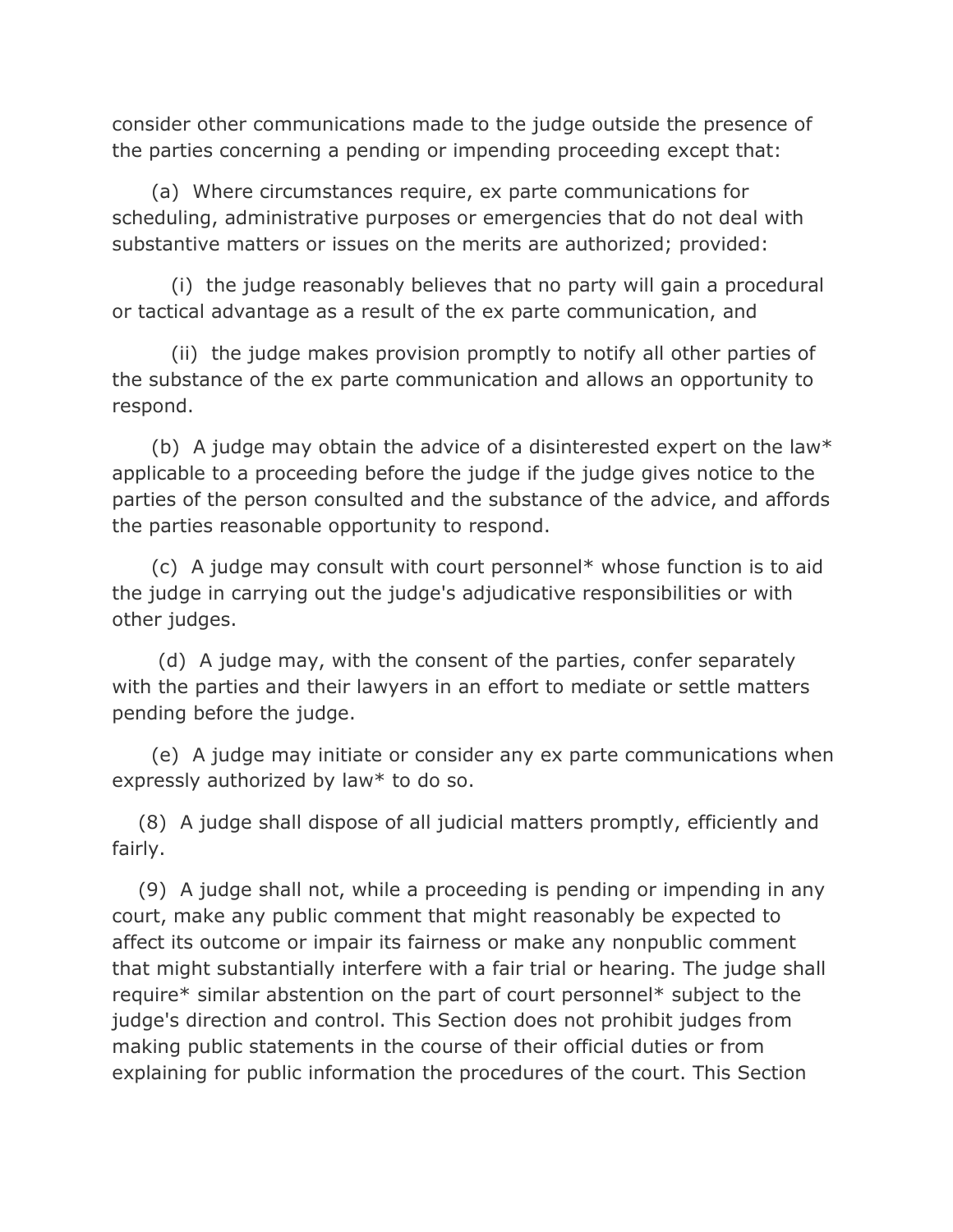does not apply to proceedings in which the judge is a litigant in a personal capacity.

 (10) A judge shall not commend or criticize jurors for their verdict other than in a court order or opinion in a proceeding, but may express appreciation to jurors for their service to the judicial system and the community.

 (11) A judge shall not disclose or use, for any purpose unrelated to judicial duties, nonpublic information\* acquired in a judicial capacity.

# C. **ADMINISTRATIVE RESPONSIBILITIES**.

 (1) A judge shall diligently discharge the judge's administrative responsibilities without bias or prejudice and maintain professional competence in judicial administration, and should cooperate with other judges and court officials in the administration of court business.

 (2) A judge shall require\* staff, court officials and other subject to the judge's direction and control to observe the standards of fidelity and diligence that apply to the judge and to refrain from manifesting bias or prejudice in the performance of their official duties.

 (3) A judge with supervisory authority for the judicial performance of other judges shall take reasonable measures to assure the prompt disposition of matters before them and the proper performance of their other judicial responsibilities.

 (4) A judge shall not make unnecessary appointments. A judge shall exercise the power of appointment impartially and on the basis of merit. A judge shall avoid nepotism and favoritism. A judge shall not approve compensation of appointees beyond the fair value of services rendered.

# D. **DISCIPLINARY RESPONSIBILITIES.**

 (1) A judge who receives information indicating a substantial likelihood that another judge has committed a violation of this Code should take appropriate action. A judge having knowledge\* that another judge has committed a violation of this Code that raises a substantial question as to the other judge's fitness for office shall inform the appropriate authority.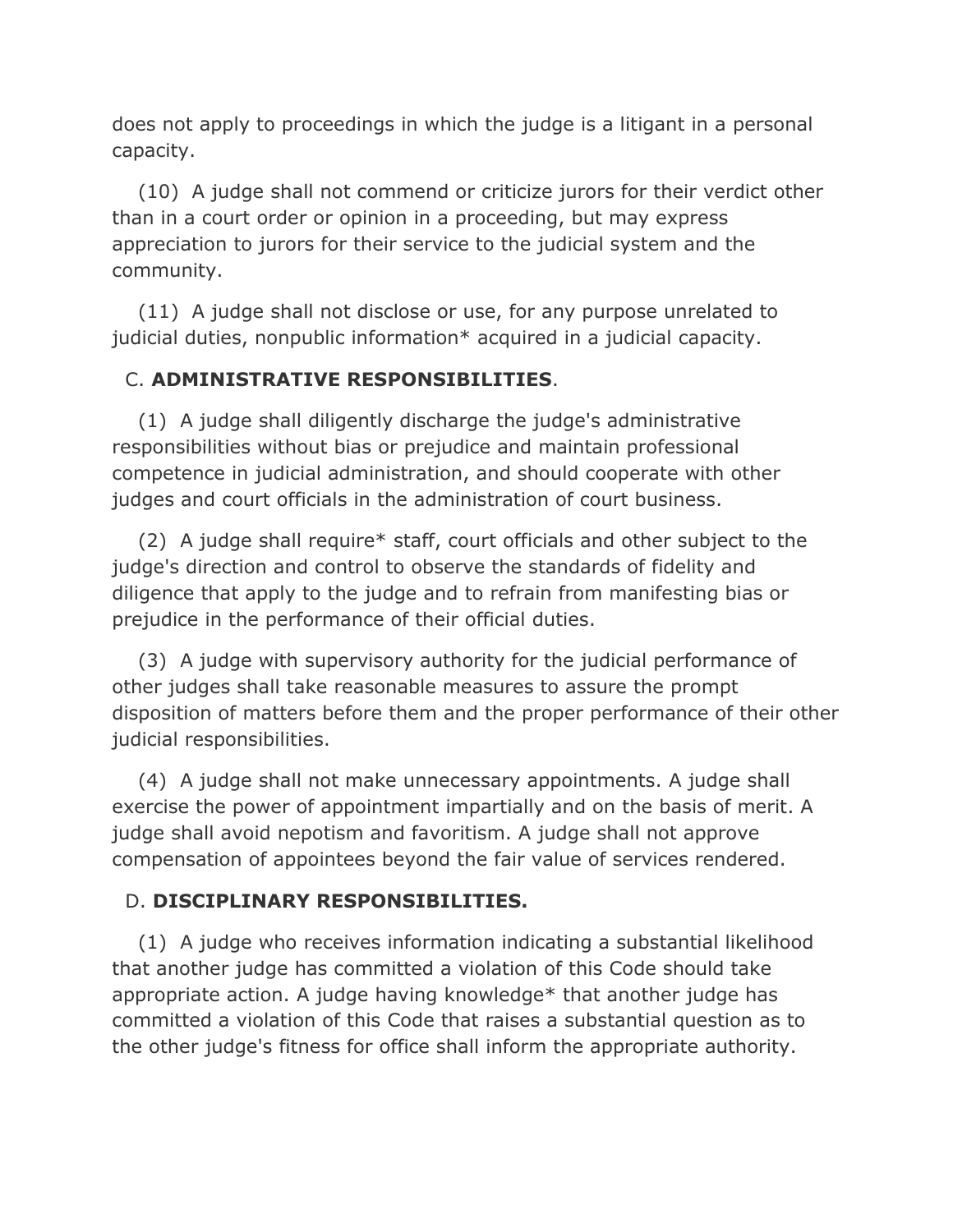(2) A judge who receives information indicating a substantial likelihood that a lawyer has committed a violation of the Vermont Code of Professional Responsibility should take appropriate action. A judge having knowledge\* that a lawyer has committed a violation of the Vermont Code of Professional Responsibility that raises a substantial question as to the lawyer's honesty, trustworthiness or fitness as a lawyer in other respects shall inform the appropriate authority.\*

# E. **DISQUALIFICATION.**

 (1) A judge shall disqualify himself or herself in a proceeding in which the judge's impartiality might reasonably be questioned, including but not limited to instances where:

 (a) the judge has a personal bias or prejudice concerning a party or a party's lawyer, or personal knowledge\* of disputed evidentiary facts concerning the proceeding, or is to serve as factfinder in a case in which the judge has conferred ex parte with the parties in an unsuccessful effort to mediate or settle the matter pursuant to Section 3B(7)(d);

 (b) the judge served as a lawyer in the matter in controversy, or a lawyer with whom the judge previously practiced law served during such association as a lawyer concerning the matter, or the judge has been a material witness concerning it;

 (c) the judge knows\* that the judge, individually or as a fiduciary, or the judge's spouse, parent or child wherever residing, or any other member of the judge's family residing in the judge's household,\* has an economic interest<sup>\*</sup> in the subject matter in controversy or in a party to the proceeding or has any other more than de minimis\* interest that could be substantially affected by the proceeding;

 (d) the judge or the judge's spouse, or a person within the fourth degree of relationship\* to either of them, or the spouse of such a person:

 (i) is a party to the proceeding, or an officer, director or trustee of a party;

(ii) is acting as a lawyer in the proceeding;

 (iii) is known\* by the judge to have a more than de minimis\* interest that could be substantially affected by the proceeding;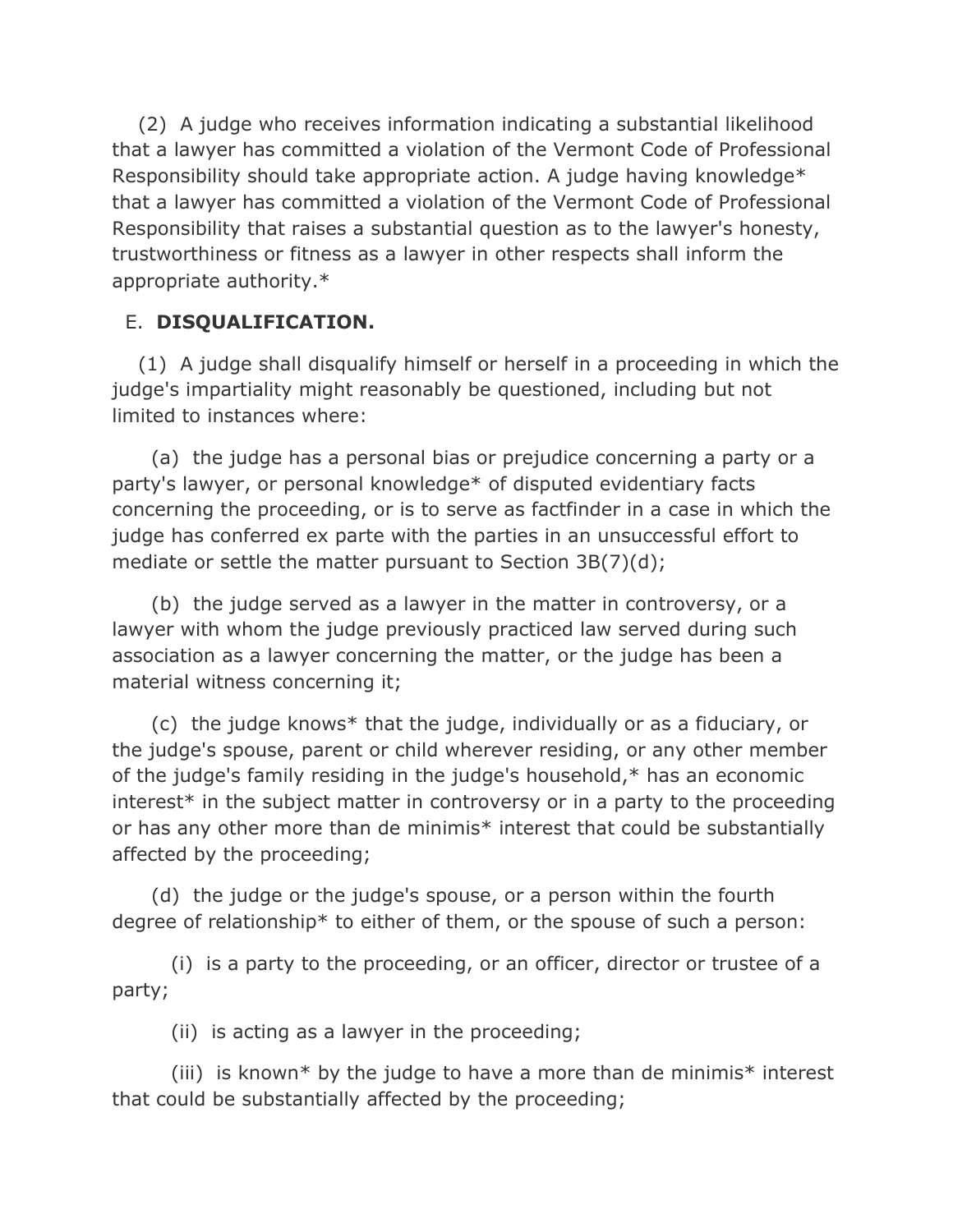(iv) is to the judge's knowledge\* likely to be a material witness in the proceeding.

 (2) A judge shall keep informed about the judge's personal and fiduciary\* economic interests,\* and make a reasonable effort to keep informed about the personal economic interests of the judge's spouse and minor children residing in the judge's household.

 F. **REMITTAL OF DISQUALIFICATION.** A judge disqualified by the terms of Section 3E for any reason other than personal bias or prejudice concerning a party may disclose on the record the basis of the judge's disqualification and may advise the parties and their lawyers that they may consider, out of the presence of the judge, whether to waive disqualification. If, following disclosure, the parties and lawyers, without participation by the judge, all agree that the judge should not be disqualified, and the judge is then willing to participate, the judge may participate in the proceeding.

 G. **DISCLOSURE AND CONSENT.** A judge shall disclose to the parties any fact or matter relevant to the question of impartiality that, in the judge's view, may require disqualification under Section 3E(1). Unless a party promptly moves to disqualify, the judge may continue to participate in the proceeding.

**HISTORY:** Adopted May 9, 1994; amended September 6, 2000, eff. December 31, 2000.

# **Vt. A.O. 10 Canon 4 (2012)**

*A Judge Shall So Conduct the Judge's Extra-Judicial Activities as to*

*Minimize the Risk of Conflict With Judicial Obligations*

 A. **EXTRA-JUDICIAL ACTIVITIES IN GENERAL.** A judge shall conduct all of the judge's extra-judicial activities so that they do not:

 (1) cast reasonable doubt on the judge's capacity to act impartially as a judge;

- (2) demean the judicial office; or
- (3) interfere with the proper performance of judicial duties.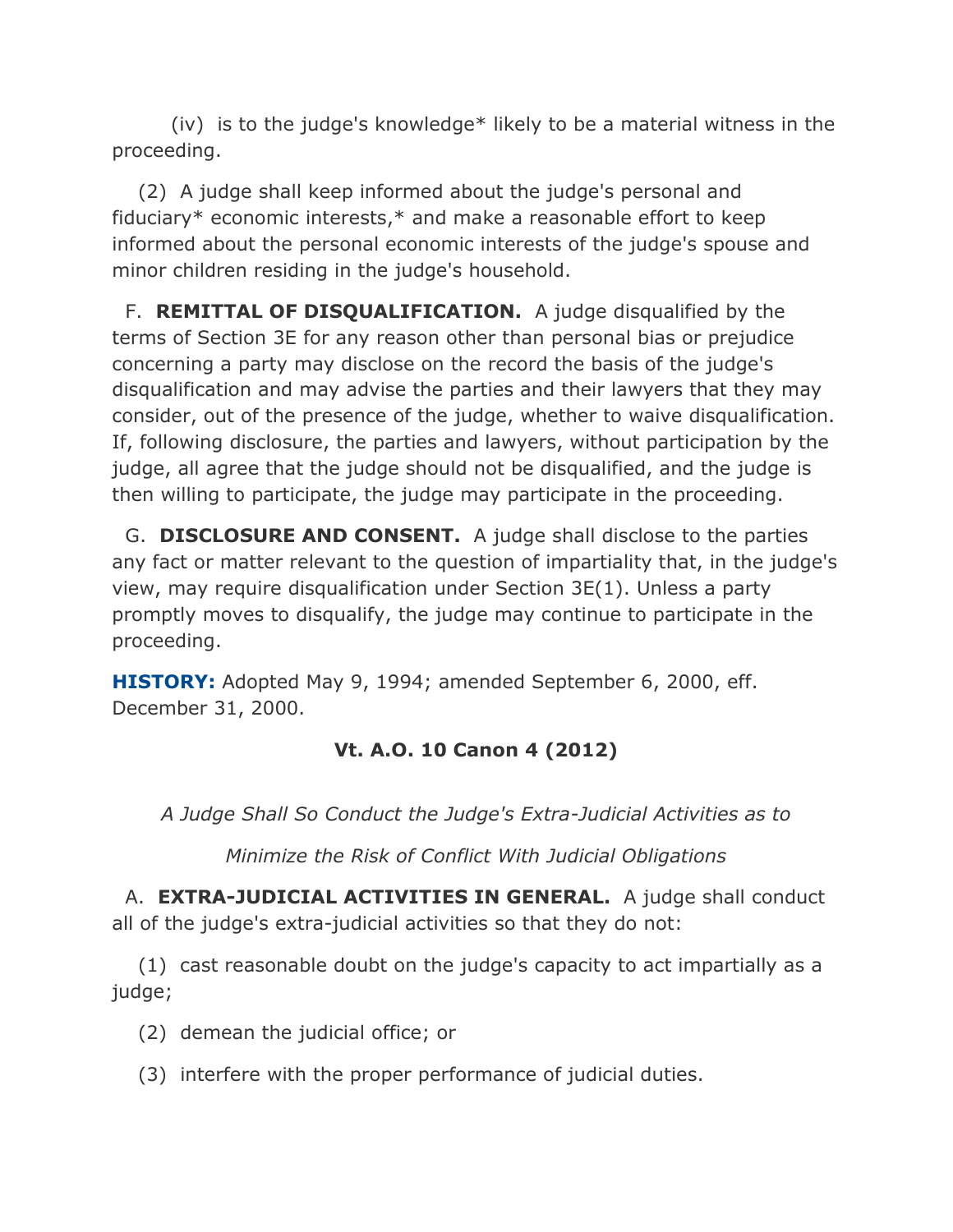B. **AVOCATIONAL ACTIVITIES.** -- A judge may speak, write, lecture, teach and participate in other extra-judicial activities concerning the law, the legal system, the administration of justice and non-legal subjects, subject to the requirements of this Code.

# C. **GOVERNMENTAL, CIVIC OR CHARITABLE ACTIVITIES.**

 (1) A judge shall not appear at a public hearing before, or otherwise consult with, an executive or legislative body or official except on matters concerning the law,\* the legal system or the administration of justice or except when acting pro se in a matter involving the judge or the judge's interests.

 (2) A judge shall not accept appointment to a governmental committee or commission or other governmental position that is concerned with issues of fact or policy on matters other than the improvement of the law,\* the legal system or the administration of justice. A judge may, however, represent a country, state or locality on ceremonial occasions or in connection with historical, educational or cultural activities.

 (3) A judge may serve as on officer, director, trustee or nonlegal advisor of an organization or governmental agency devoted to the improvement of the law,\* the legal system or the administration of justice or of an educational, religious, charitable, fraternal or civic organization not conducted for profit, subject to the following limitations and the other requirements of this Code.

 (a) A judge shall not serve as an officer, director, trustee or nonlegal advisor if it is likely that the organization

 (i) will be engaged in proceedings that would ordinarily come before the judge, or

 (ii) will be engaged frequently in adversary proceedings in the court of which the judge is a member or in any court subject to the appellate jurisdiction of the court of which the judge is a member.

 (b) A judge as an officer, director, trustee or nonlegal advisor, or as a member or otherwise:

 (i) may assist such an organization in planning fund-raising and may participate in the management and investment of the organization's funds,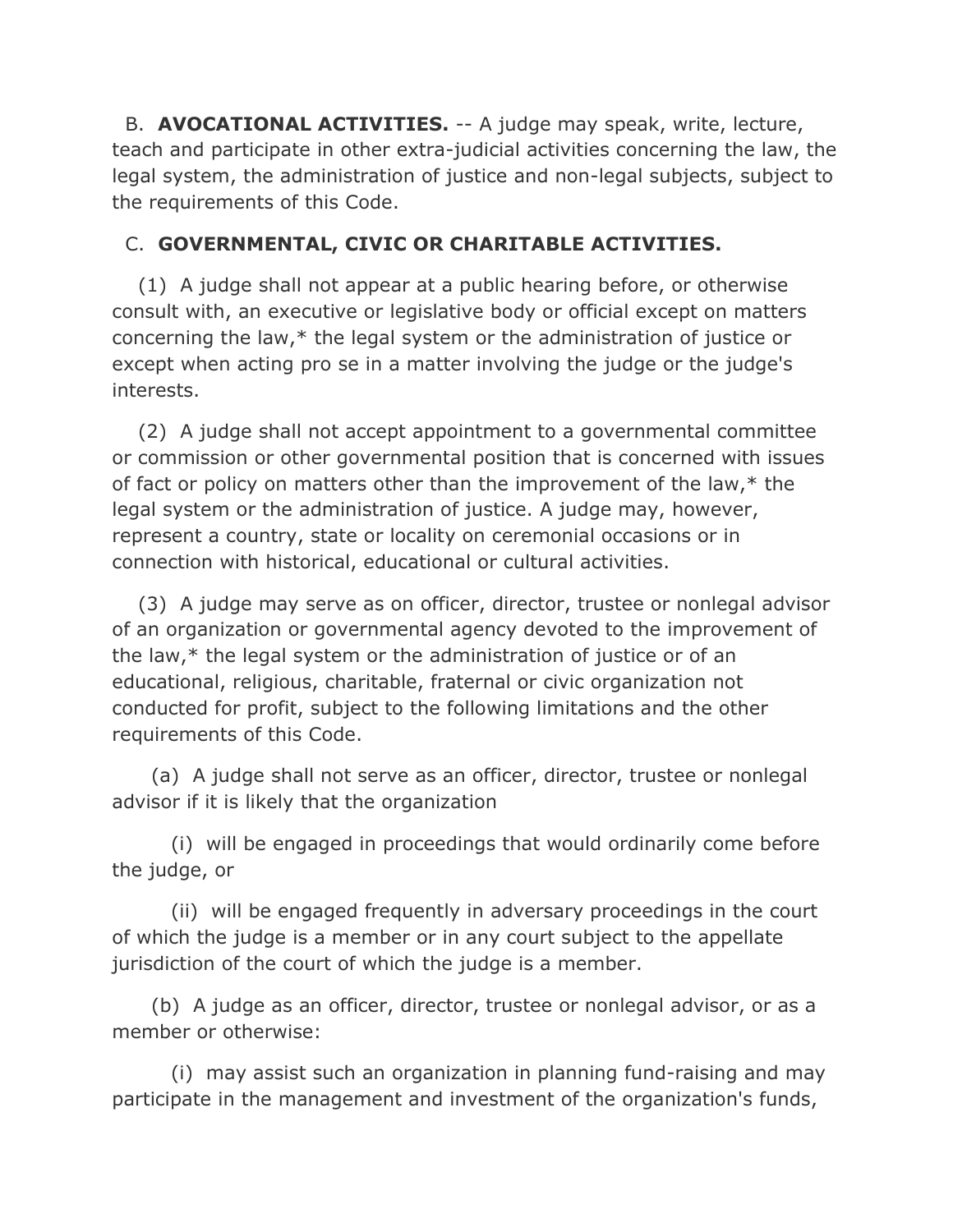but shall not personally participate in the solicitation of funds or other fundraising activities, except that a judge may solicit funds from other judges over whom the judge does not exercise supervisory or appellate authority;

 (ii) may make recommendations to public and private fund-granting organizations on projects and programs concerning the law,\* the legal system or the administration of justice;

 (iii) shall not personally participate in membership solicitation if the solicitation might reasonably be perceived as coercive or, except as permitted in Section 4C(3)(b)(i), if the membership solicitation is essentially a fund-raising mechanism;

 (iv) shall not use or permit the use of the prestige of judicial office for fund-raising or membership solicitation.

#### D. **FINANCIAL ACTIVITIES.**

(1) A judge shall not engage in financial and business dealings that:

 (a) may reasonably be perceived to exploit the judge's judicial position, or

 (b) involve the judge in frequent transactions or continuing business relationships with those lawyers or other persons likely to come before the court on which the judge serves.

 (2) A judge may, subject to the requirements of this Code, hold and manage investments of the judge and members of the judge's family\*, including real estate, and engage in other remunerative activity.

 (3) A judge shall not serve as an officer, director, manager, general partner, advisor or employee of any business entity except that a judge may, subject to the requirements of this Code, manage and participate in:

 (a) a business closely held by the judge or members of the judge's family,\* or

 (b) a business entity primarily engaged in investment of the financial resources of the judge or members of the judge's family.

 (4) A judge shall manage the judge's investments and other financial interests to minimize the number of cases in which the judge is disqualified.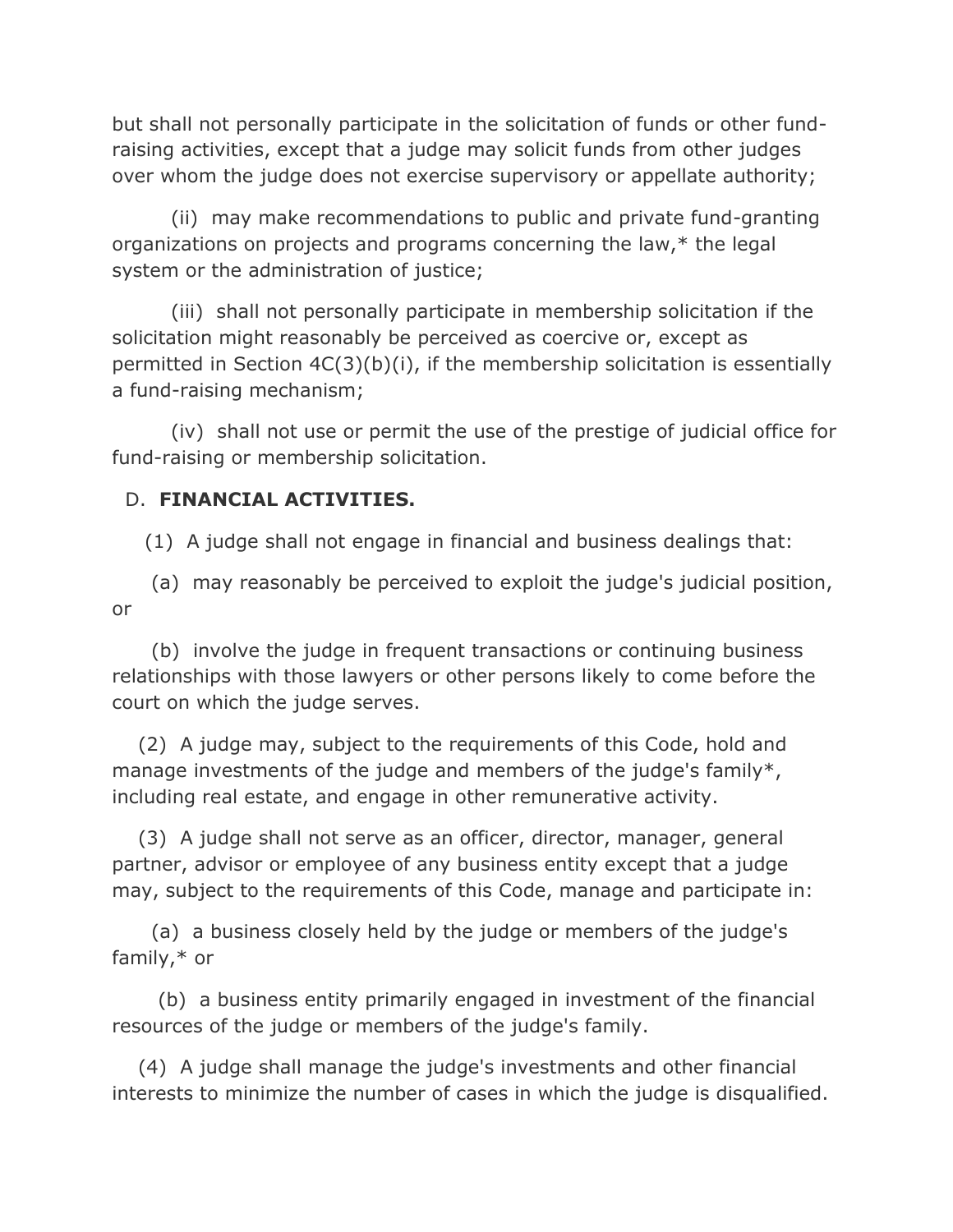As soon as the judge can do so without serious financial detriment, the judge shall relinquish investments and other financial interests that might require frequent disqualification.

 (5) A judge shall not accept, and shall urge members of the judge's family residing in the judge's household\* not to accept, a gift, bequest, favor or loan from anyone except for:

 (a) a gift incident to a public testimonial, books, tapes and other resource materials supplied by publishers on a complimentary basis for official use, or an invitation to the judge and the judge's spouse or guest to attend a bar-related function or an activity devoted to the improvement of the law,\* the legal system or the administration of justice;

 (b) a gift, award or benefit incident to the business, profession or other separate activity of a spouse or other family member of a judge residing in the judge's household, including gifts, awards and benefits for the use of both the spouse or other family member and the judge (as spouse or family member), provided the gift, award or benefit could not reasonably be perceived as intended to influence the judge in the performance of judicial duties;

(c) ordinary social hospitality;

 (d) a gift from a relative or friend, for a special occasion, such as wedding, anniversary or birthday, if the gift is fairly commensurate with the occasion and the relationship;

 (e) a gift, bequest, favor or loan from a relative or close personal friend whose appearance or interest in a case would in any event require disqualification under Section 3E;

 (f) a loan from a lending institution in its regular course of business on the same terms generally available to persons who are not judges;

 (g) a scholarship or fellowship awarded on the same terms and based on the same criteria applied to other applicants; or

 (h) any other gift, bequest, favor or loan, only if: the donor is not a party or other person who has come or is likely to come or whose interests have come or are likely to come before the judge; and, if its value exceeds \$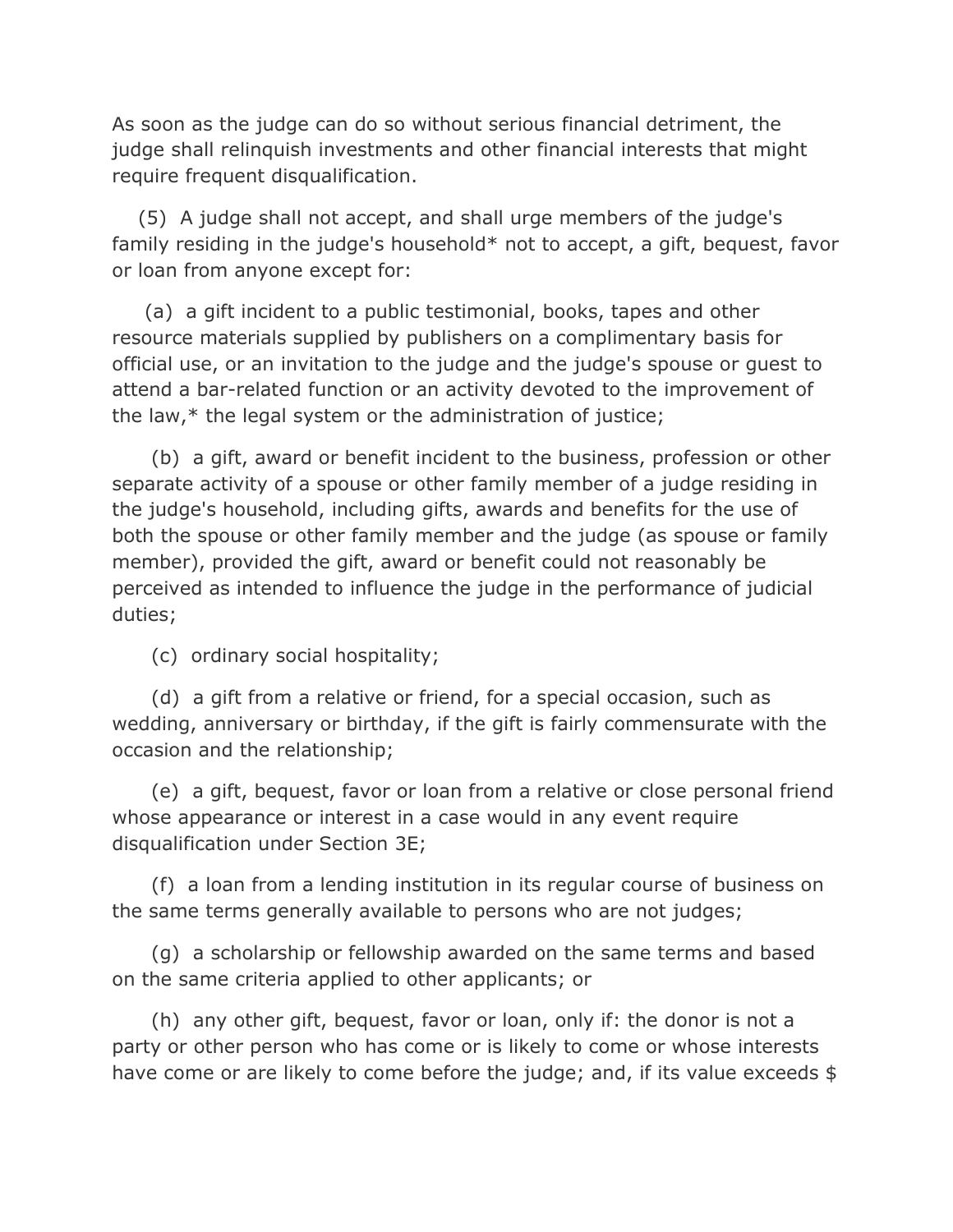150.00, the judge reports it in the same manner as the judge reports compensation in Section 4H.

#### E. **FIDUCIARY ACTIVITIES.**

 (1) A judge shall not serve as executor, administrator or other personal representative, trustee, guardian, attorney in fact or other fiduciary,\* except for the estate, trust or person of a member of the judge's family,\* and then only if such service will not interfere with the proper performance of judicial duties.

(2) A judge shall not serve as a fiduciary\* if it is likely that the judge as a fiduciary will be engaged in proceedings that would ordinarily come before the judge, or if the estate, trust or ward becomes involved in adversary proceedings in the court on which the judge serves or one under its appellate jurisdiction.

 (3) The same restrictions on financial activities that apply to a judge personally also apply to the judge while acting in a fiduciary\* capacity.

 F. **SERVICE AS ARBITRATOR OR MEDIATOR.** A judge shall not act as an arbitrator or mediator or otherwise perform judicial functions in a private capacity unless expressly authorized by law.\*

 G. **PRACTICE OF LAW.** A judge shall not practice law. Notwithstanding this prohibition, a judge may act pro se and may, without compensation, give legal advice to and draft or review documents for a member of the judge's family.\*

# H. **COMPENSATION, REIMBURSEMENT AND REPORTING.**

 (1) **COMPENSATION AND REIMBURSEMENT**. A judge may receive compensation and reimbursement of expenses for the extra-judicial activities permitted by this Code, if the source of such payments does not give the appearance of influencing the judge's performance of judicial duties or otherwise give the appearance of impropriety.

 (a) Compensation shall not exceed a reasonable amount nor shall it exceed what a person who is not a judge would receive for the same activity.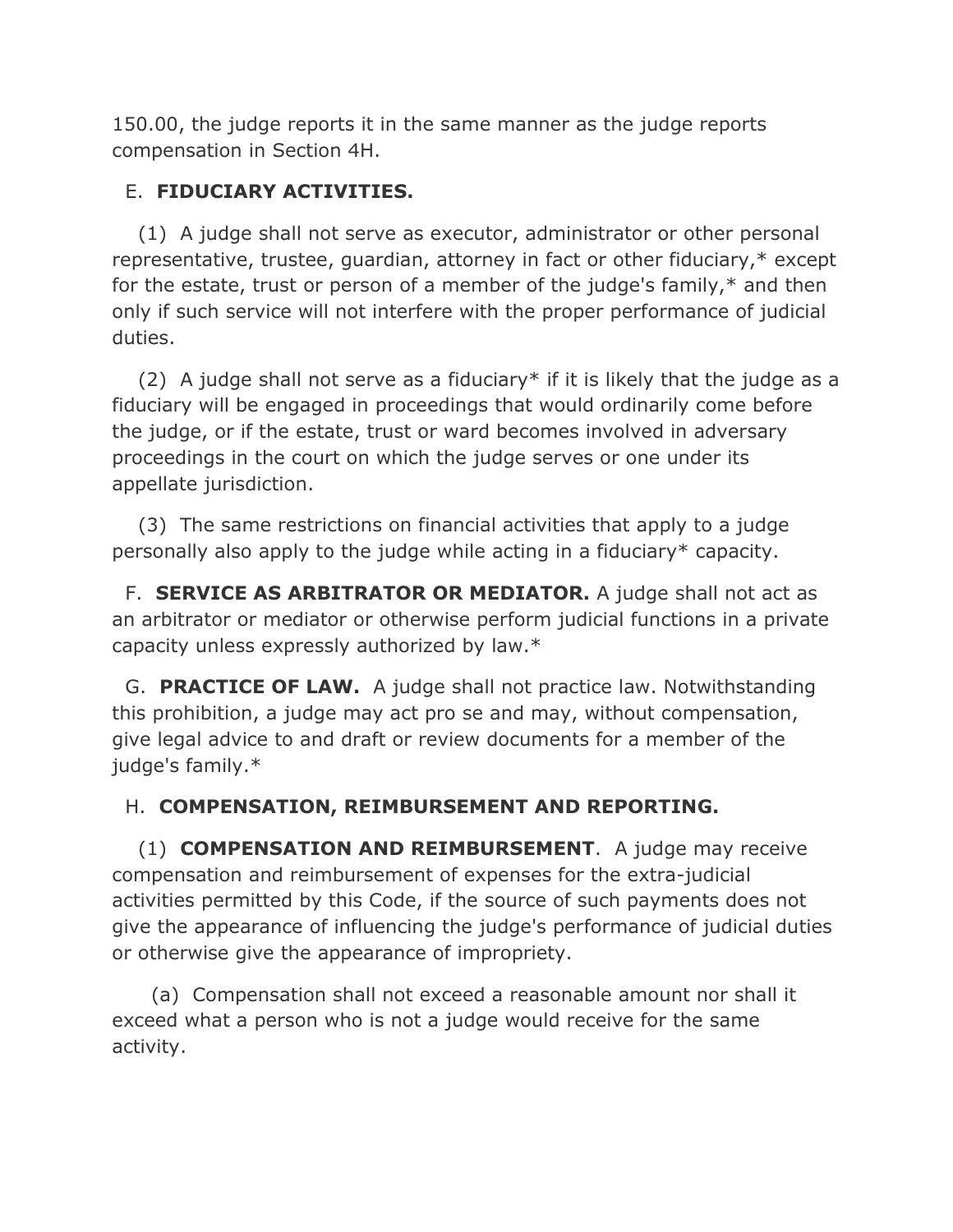(b) Expense reimbursement shall be limited to the actual cost of travel, food and lodging reasonably incurred by the judge and, where appropriate to the occasion, by the judge's spouse or guest. Any payment in excess of such an amount is compensation.

 (2) **PUBLIC REPORTS.** A judge shall report the date, place and nature of any activity for which the judge received compensation, and the name of the payor and the amount of compensation so received. Compensation or income of a spouse attributed to the judge by operation of a community property law is not extra-judicial compensation to the judge. This report shall be made in such a form as may, from time to time, be directed by appropriate order of the Supreme Court and shall be filed annually as a public document in the Office of the Court Administrator by January 31, for the previous calendar year:

 I. Disclosure of a judge's income, debts, investments or other assets is required only to the extent provided in this Canon and in Sections 3E and 3F, or as otherwise required by law.\*

**HISTORY:** Adopted May 9, 1994; amended September 6, 2000, eff. December 31, 2000

# **Vt. A.O. 10 Canon 5 (2012)**

*A Judge or Judicial Candidate Shall Refrain From Inappropriate*

#### *Political Activity*

#### A. **POLITICAL CONDUCT OF INCUMBENT JUDGES**.

(1) A judge shall not:

 (a) act as a leader or hold an office in a political organization or take part in any political campaign;

- (b) publicly endorse or publicly oppose a candidate for public office;
- (c) make speeches on behalf of a political organization;
- (d) participate in political caucuses or meetings;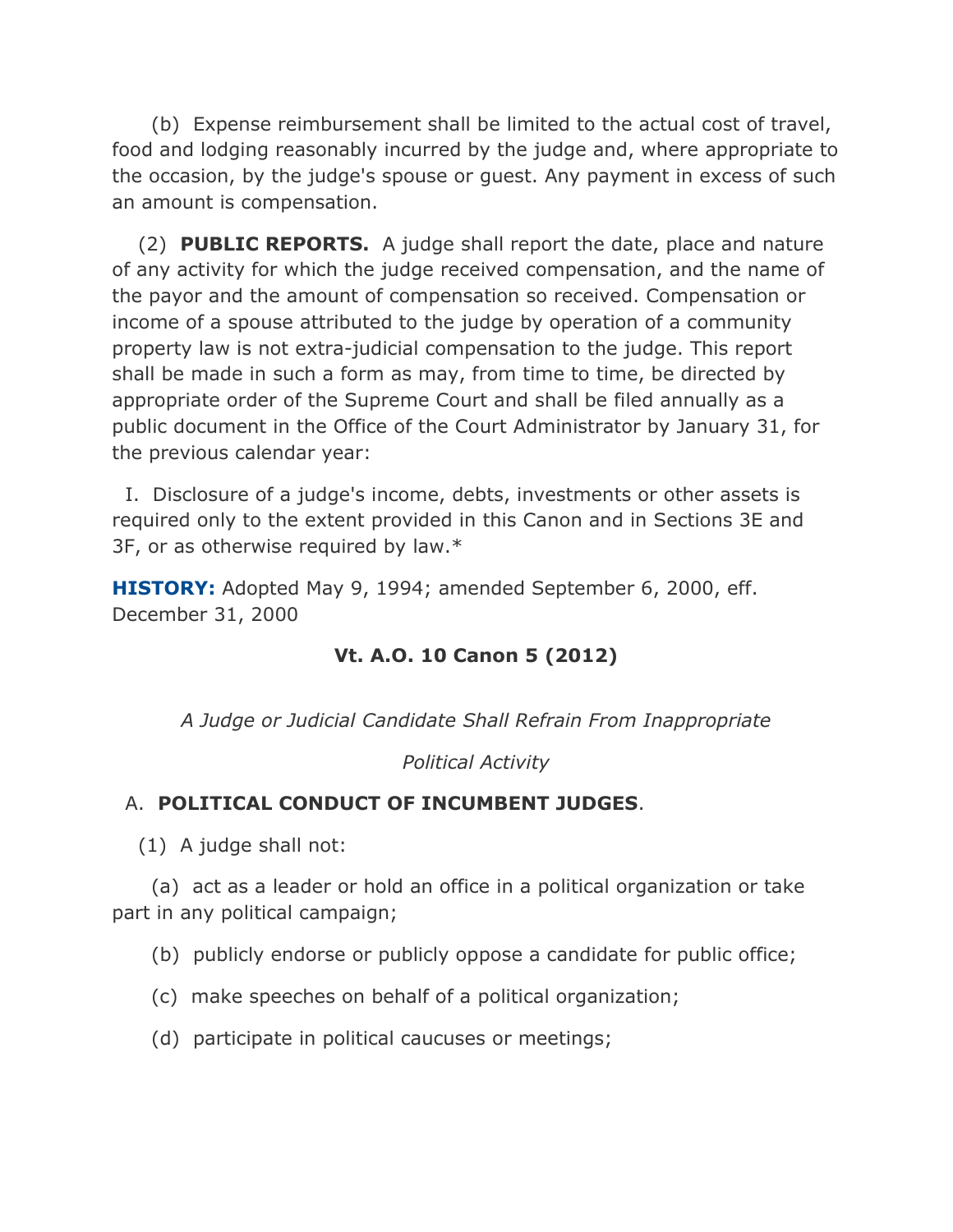(e) pay an assessment or make a contribution to a political party, organization, or candidate, or purchase tickets for political party dinners or other functions;

(f) solicit funds for a political party, organization, or candidate; or

 (g) engage in any other political activity except as authorized under any other Section of this Code, or on behalf of measures to improve the law, the legal system, or the administration of justice.

 (2) A judge who is a candidate for retention or confirmation in a state judicial office currently held, or for appointment to any other public office, shall also comply with the provisions of Section 5B.

 (3) A judge shall resign from judicial office upon becoming a candidate for any elective office, except that

 (a) a judge of probate or an assistant judge may be a candidate for reelection or may serve as town meeting moderator, and

 (b) an assistant judge or a candidate for the office of assistant judge may also seek election to the office of probate judge, and a probate judge or a candidate for the office of probate judge may also seek election to the office of assistant judge, and in either case, if otherwise qualified and elected to both offices, may serve both as an assistant judge and as a probate judge,

provided that the judge or candidate complies with the provisions of Section 5C.

 B. **POLITICAL CONDUCT OF CANDIDATES FOR APPOINTMENT TO OR CONFIRMATION OR RETENTION IN PUBLIC OFFICE.** A candidate for appointment to, or confirmation or retention in, state judicial office, or for appointment to any other public office,

 (1) if an incumbent judge shall at all times comply with all provisions of these Canons except as expressly permitted in this Section B;

 (2) if a candidate for initial appointment to state judicial office, shall maintain the dignity appropriate to judicial office and act in a manner consistent with the integrity and independence of the judiciary, and shall encourage members of the candidate's family to adhere to the same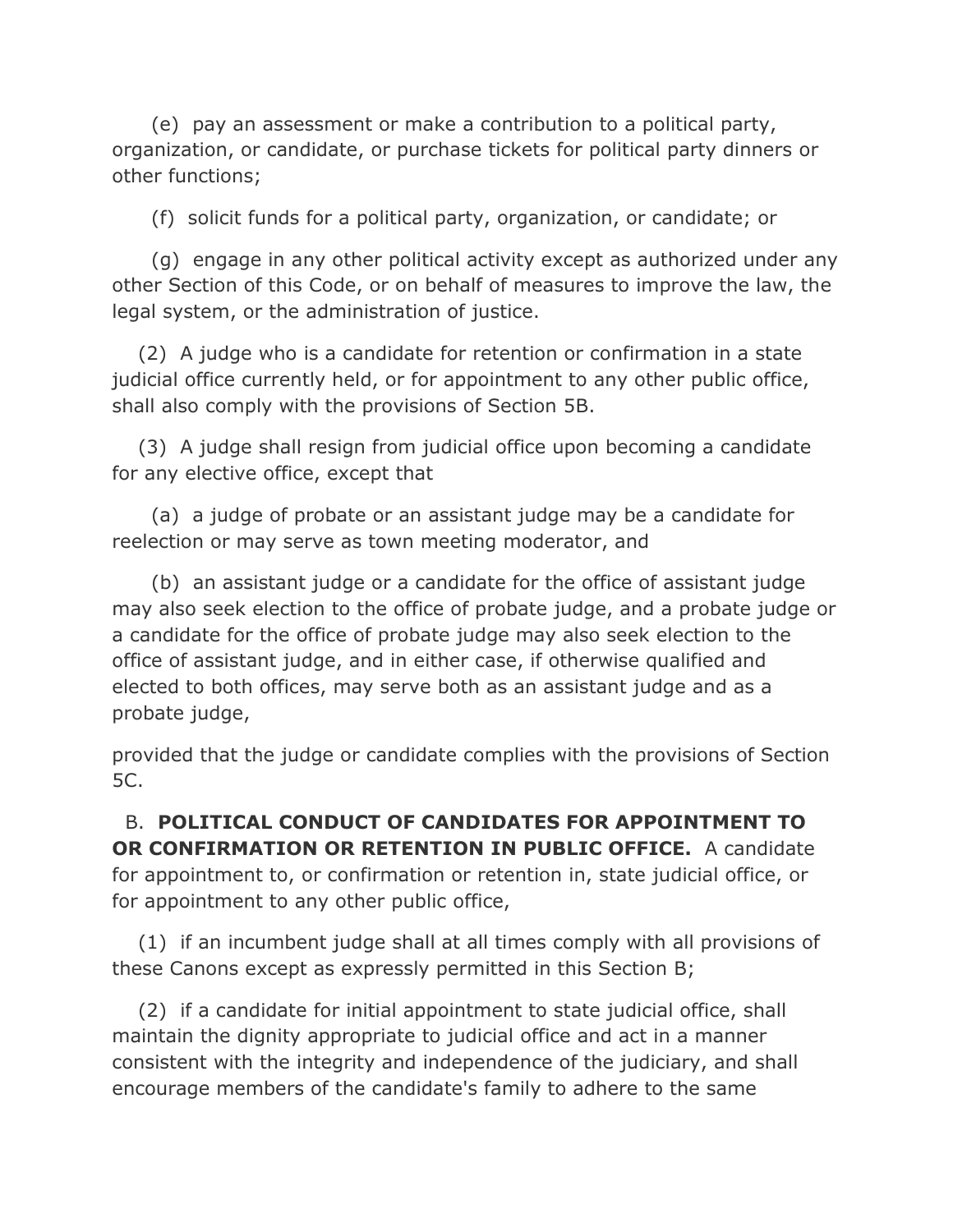standards of political conduct in support of the candidate as apply to the candidate;

 (3) shall prohibit employees and officials who serve at the pleasure of the candidate, and shall discourage other employees and officials subject to the candidate's direction and control, from doing on the candidate's behalf what the candidate is prohibited from doing under the Sections of this Canon;

(4) shall not:

 (a) if a candidate for state judicial office, make pledges or promises of judicial conduct other than the faithful and impartial performance of the duties of the office;

 (b) if a candidate for state judicial office, make statements that commit or appear to commit the candidate with respect to cases, controversies, or issues that are likely to come before the court;

 (c) knowingly misrepresent the identity, qualifications, present position, or other fact concerning the candidate or any other candidate;

 (d) solicit or accept funds, personally or through a committee or otherwise, to support the candidacy;

 (e) engage in any political activity to secure the appointment, except that such persons may:

 (i) communicate personally or through a paid lobbyist or other representative with the Judicial Nominating Board, the office of the Governor, the Joint Committee on Judicial Retention, and members of the General Assembly, or any other nominating, appointing, or confirming authority;

 (ii) seek support or endorsement for the appointment from individuals and organizations;

(iii) provide to those specified in Sections  $5B(4)(e)(i)$  and (ii) information as to the candidate's qualifications for office; and

 (iv) if not an incumbent judge, retain an office in a political party or organization, participate in political caucuses or meetings, and continue to pay ordinary assessments and make ordinary contributions to a political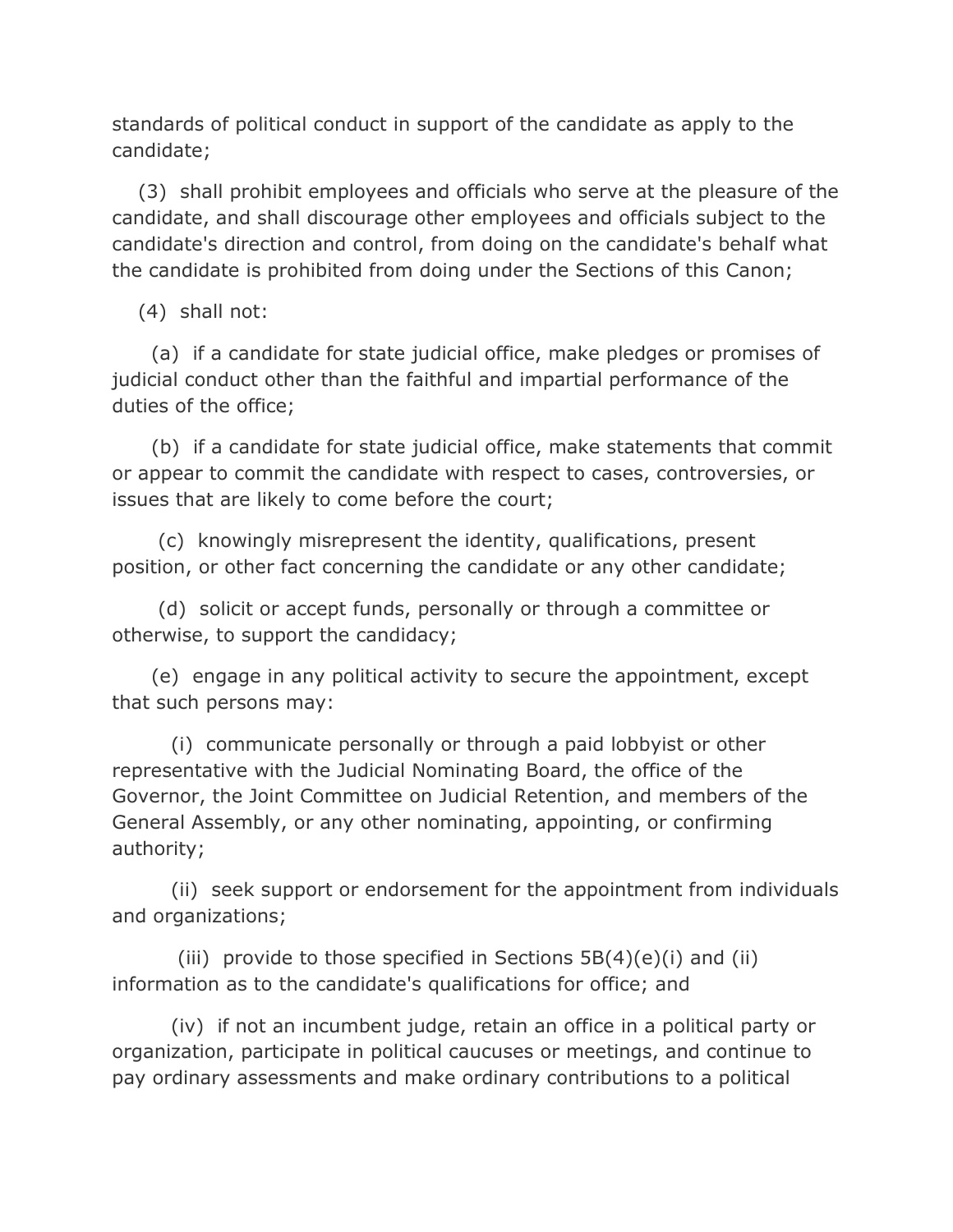party, organization, or candidate and purchase tickets for political party dinners or other functions.

 (f) authorize or knowingly permit any other person to do for the candidate what the candidate is prohibited from doing under the Sections of this Canon;

 (5) may respond to personal attacks or attacks on the candidate's record so long as the response does not violate Section 5B(4).

#### C. **POLITICAL CONDUCT OF CANDIDATES FOR ELECTION AS JUDGE OF PROBATE OR ASSISTANT JUDGE.**

 (1) Except as provided in this Section C, a candidate for election or reelection as judge of probate or assistant judge shall comply with all applicable provisions of Sections 5A(1) and 5B.

 (2) A candidate for election or reelection as judge of probate or assistant judge may, while a candidate,

(a) speak to gatherings on the candidate's own behalf;

 (b) appear in newspaper, television and other media advertisements supporting the candidacy;

 (c) distribute pamphlets and other promotional campaign literature supporting the candidacy; and

 (d) publicly endorse or publicly oppose any candidate for the same office.

 (3) A candidate for election or reelection as judge of probate or assistant judge shall not personally solicit or accept campaign contributions or personally solicit publicly stated support. A candidate may, however, establish committees of responsible persons to conduct campaigns for the candidate through media advertisements, brochures, mailings, candidate forums, and other means not prohibited by law. Such committees may solicit and accept campaign contributions not to exceed \$150.00 from any single source, manage the expenditure of funds for the candidate's campaign and obtain public statements of support for the candidacy. Such committees are not prohibited from soliciting and accepting reasonable campaign contributions and public support from lawyers. A candidate's committees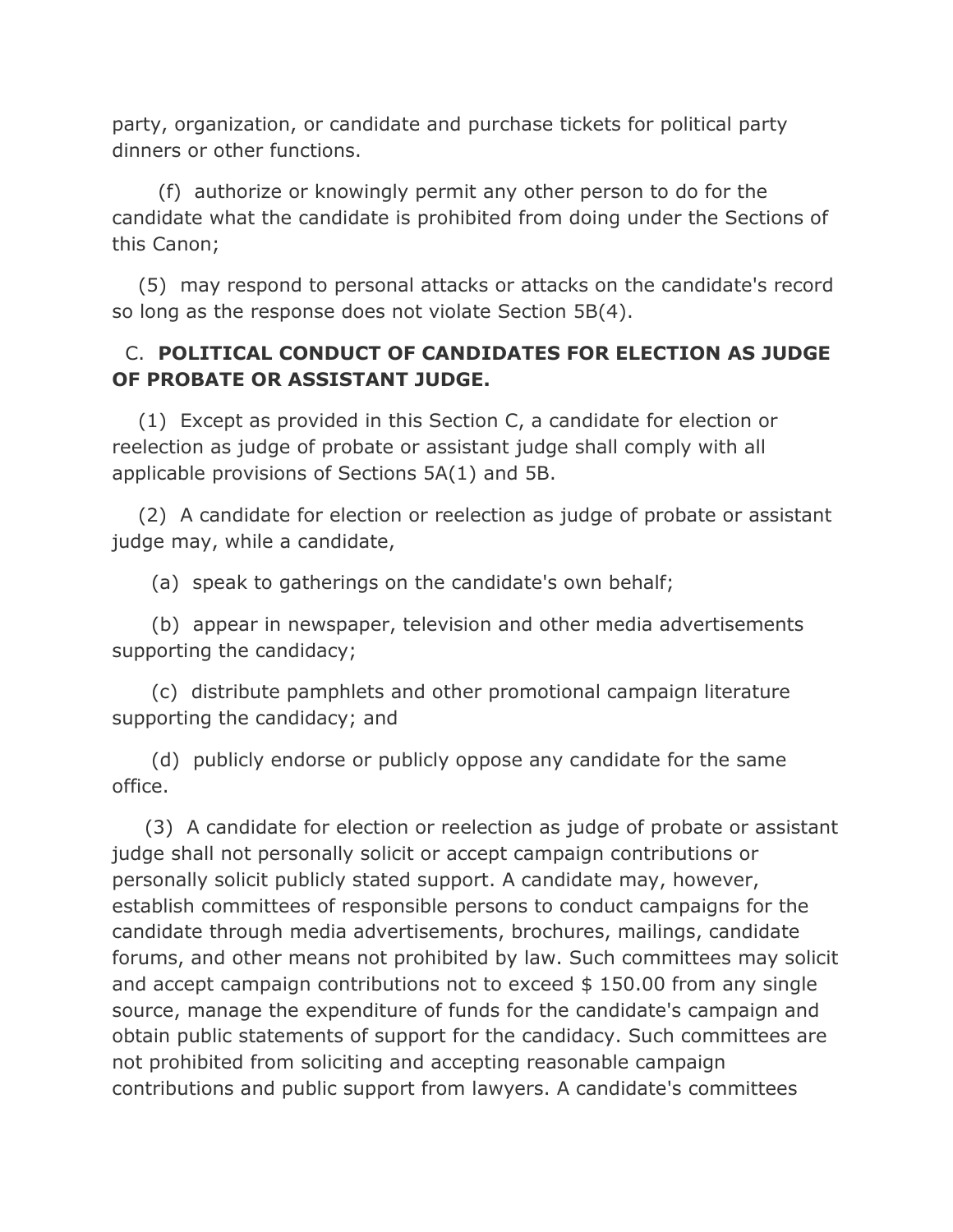may solicit contributions and public support for the candidate's campaign no earlier than 90 days before a primary election and no later than 90 days after the last election in which the candidate participates during the election year. A candidate shall not use or permit the use of campaign contributions for the private benefit of the candidate or others.

 D. **APPLICABILITY.** A successful candidate, whether or not an incumbent, or an unsuccessful candidate who is an incumbent, is subject to judicial discipline for conduct in the course of seeking appointment or election that violates the provisions of Sections 5A-C; an unsuccessful candidate who is a lawyer is subject to lawyer discipline for campaign conduct that violates the Vermont Code of Professional Responsibility. A lawyer who is a candidate for judicial office is subject to Disciplinary Rule 8- 103 of the Vermont Code of Professional Responsibility.

**HISTORY:** Adopted May 9, 1994; amended December 21, 2011, eff. Feb. 20, 2012

# **Vt. A.O. 10 APPLICATION OF THE CODE OF JUDICIAL CONDUCT (2012)**

# **APPLICATION OF THE CODE OF JUDICIAL CONDUCT**

- A. All judges shall comply with this Code except as provided below.
- B. **CONTINUING PART-TIME JUDGE.** A continuing part-time judge\*:
	- (1) is not required to comply
		- (a) except while serving as a judge, with Section 3B(9);
		- (b) at any time with Sections  $4C(2)$ ,  $4D(3)$ ,  $4F$ ,  $4G$ , and  $4H(2)$ ; and

 (c) except while a candidate for election or re-election as a judge, with Sections  $5A(1)(a)-(e)$  and  $5B(4)(e)$ .

 (2) shall not act as a lawyer in any case in any unit of the division of the court in which the judge serves or in any unit in any division of the superior court in a proceeding in which the judge has served as a judge or in any other proceeding related thereto.